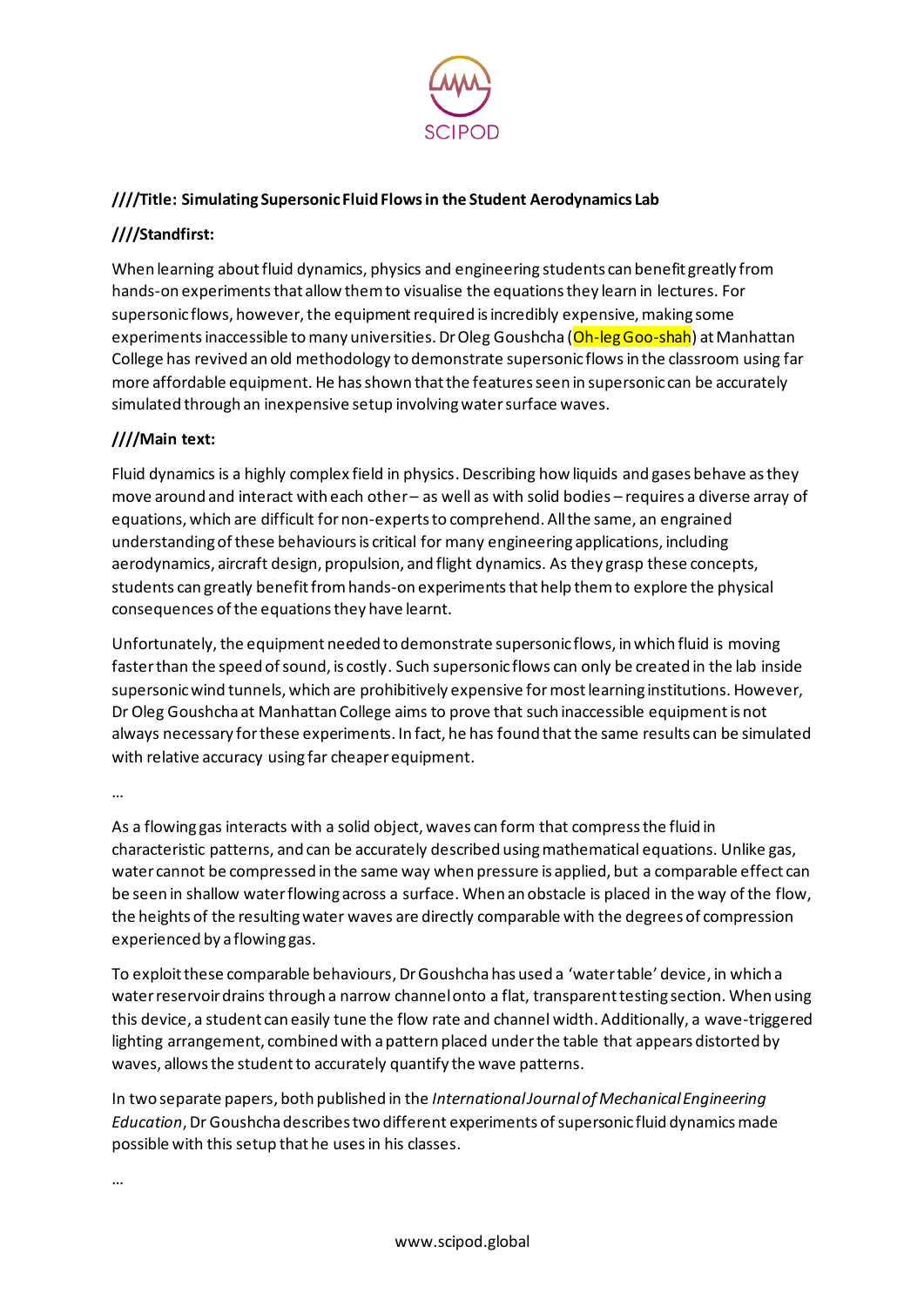

In the first paper, Dr Goushcha used the water table to simulate Laval (Lah-vaul– 'vaul' is the stressed syllable) nozzle flow. Used in most rocket engines today, these structures are cylinders that have been pinched halfway down to create an uneven hourglass shape. By converting heat to kinetic energy, a Laval nozzle can accelerate hot, pressurised gases to supersonic speeds. To characterise these flows, engineers use a value named the 'Mach (Mack) number' to describe the velocity of the gas exiting the pinched 'throat' of the nozzle. When designing these structures, theymust carefully consider how throat areas should be optimised to maximise Mach numbers.

By revisiting the mathematicsthat describesthis process, Dr Goushcha has identified an equation that allows students to calculate theoretical values for Mach numbers from the measured water depth in the water table. This provided the basis for an experiment in which his students varied the width of the channel in the device, and then measured how the downstream wave heights changed in turn. From these measurements, they could then calculate robust theoretical relationships between the throat width of a Laval nozzle, and the corresponding Mach number of the exiting gas.

…

In his second paper, Dr Goushcha describes how the same water can be used to study 'oblique shocks', in which gas compression waves are inclined with respect to the overall direction of the flow. They occur when a wedge is placed in the path of a supersonic gas and are particularly important for engineers to consider when designing geometries of a supersonic aircraft: if their shapes are not just right, the flow speeds and directions can be off-target, lowering the airplane's efficiency.

Dr Goushcha devised an experiment imitating this effect, where wedges of different sharpness are placed in the testing area of the water table. As with oblique shocks, the deflection angles of the resulting water waves are strongly dependent on the sharpness of the wedge, and can be easily visualised with the water table. For this situation, Dr Goushcha identified a mathematical link between the wave deflection angles that emerge from the setup, and the degrees of compression in real oblique shocks.

…

When conducting each of the two experiments, Dr Goushcha's students gathered their values for wave shapes and formed angles by capturing images of the water flow on their smartphones, and then uploading them to a computer for analysis. They then applied these results to the equations provided by Dr Goushcha for both experiments, to calculate theoretical values for throat widthdependent Mach numbers and wedge sharpness-dependent deflection angles. Finally, the students compared their theoretical values with experimental measurements made using wind tunnels, which allow compression waves to be observed directly.

For the Laval nozzle experiment, the theoretical and experimental values came within 10% of each other. A similar value emerged for the deflection angles in the second experiment – though accuracy deteriorated somewhat for blunter wedges. Ultimately, both water table experiments were clearly analogous to real-world situations, such as gas being propelled from a rocket engine, or the body of a supersonic jet cutting through air.